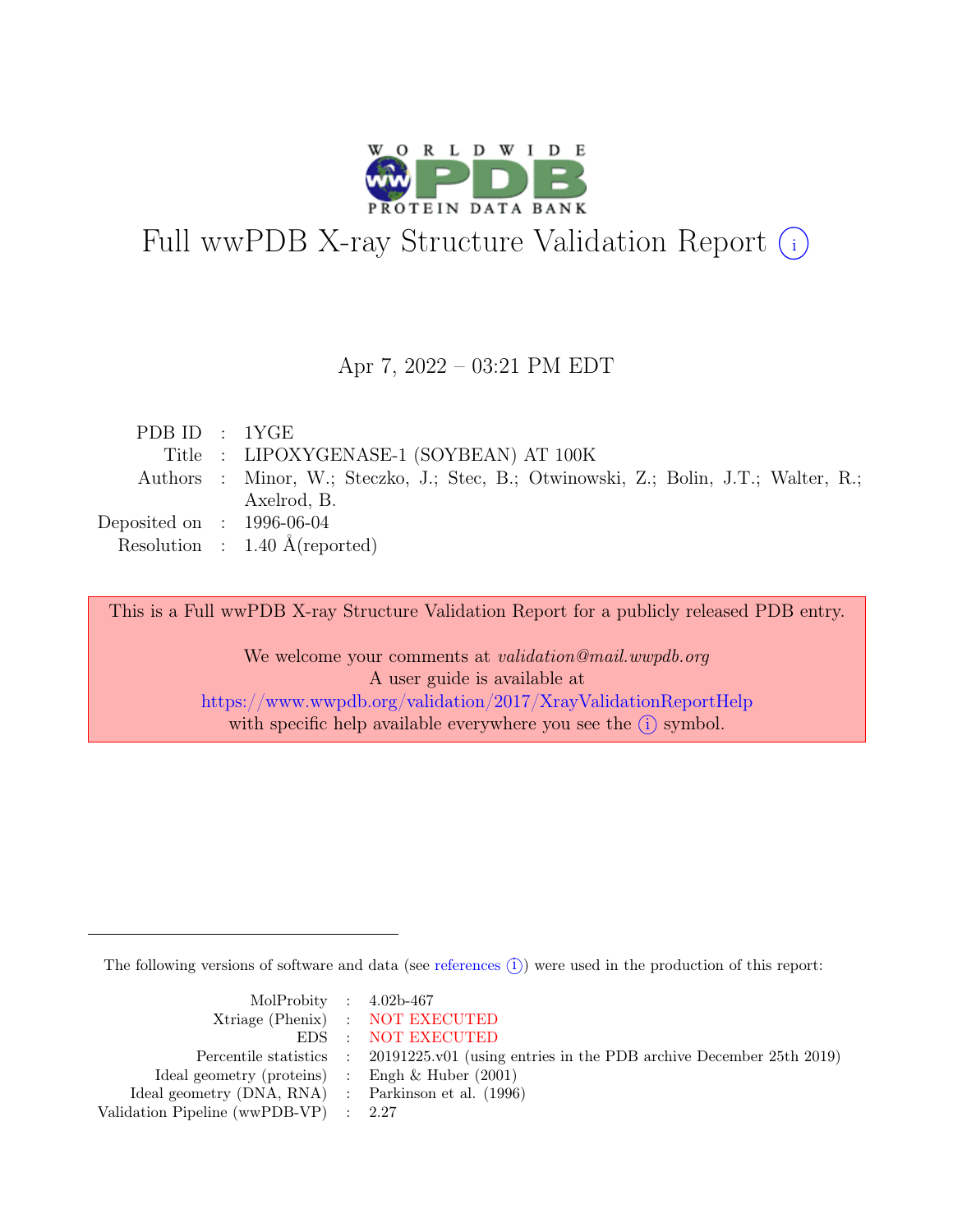# 1 Overall quality at a glance  $(i)$

The following experimental techniques were used to determine the structure: X-RAY DIFFRACTION

The reported resolution of this entry is 1.40 Å.

Percentile scores (ranging between 0-100) for global validation metrics of the entry are shown in the following graphic. The table shows the number of entries on which the scores are based.



| Metric.               | Whole archive | Similar resolution                                                 |  |  |
|-----------------------|---------------|--------------------------------------------------------------------|--|--|
|                       | $(\#Entries)$ | $(\#\text{Entries}, \text{ resolution range}(\text{\AA})^{\circ})$ |  |  |
| Clashscore            | 141614        | $1812(1.40-1.40)$                                                  |  |  |
| Ramachandran outliers | 138981        | $1763(1.40-1.40)$                                                  |  |  |
| Sidechain outliers    | 138945        | $1762(1.40-1.40)$                                                  |  |  |

The table below summarises the geometric issues observed across the polymeric chains and their fit to the electron density. The red, orange, yellow and green segments of the lower bar indicate the fraction of residues that contain outliers for  $\geq$ =3, 2, 1 and 0 types of geometric quality criteria respectively. A grey segment represents the fraction of residues that are not modelled. The numeric value for each fraction is indicated below the corresponding segment, with a dot representing fractions  $\epsilon = 5\%$ 

Note EDS was not executed.

| $\sim$ 1<br>hain | Length | Quality of chain |     |
|------------------|--------|------------------|-----|
|                  |        |                  |     |
| . .              | 839    | 88%              | 12% |

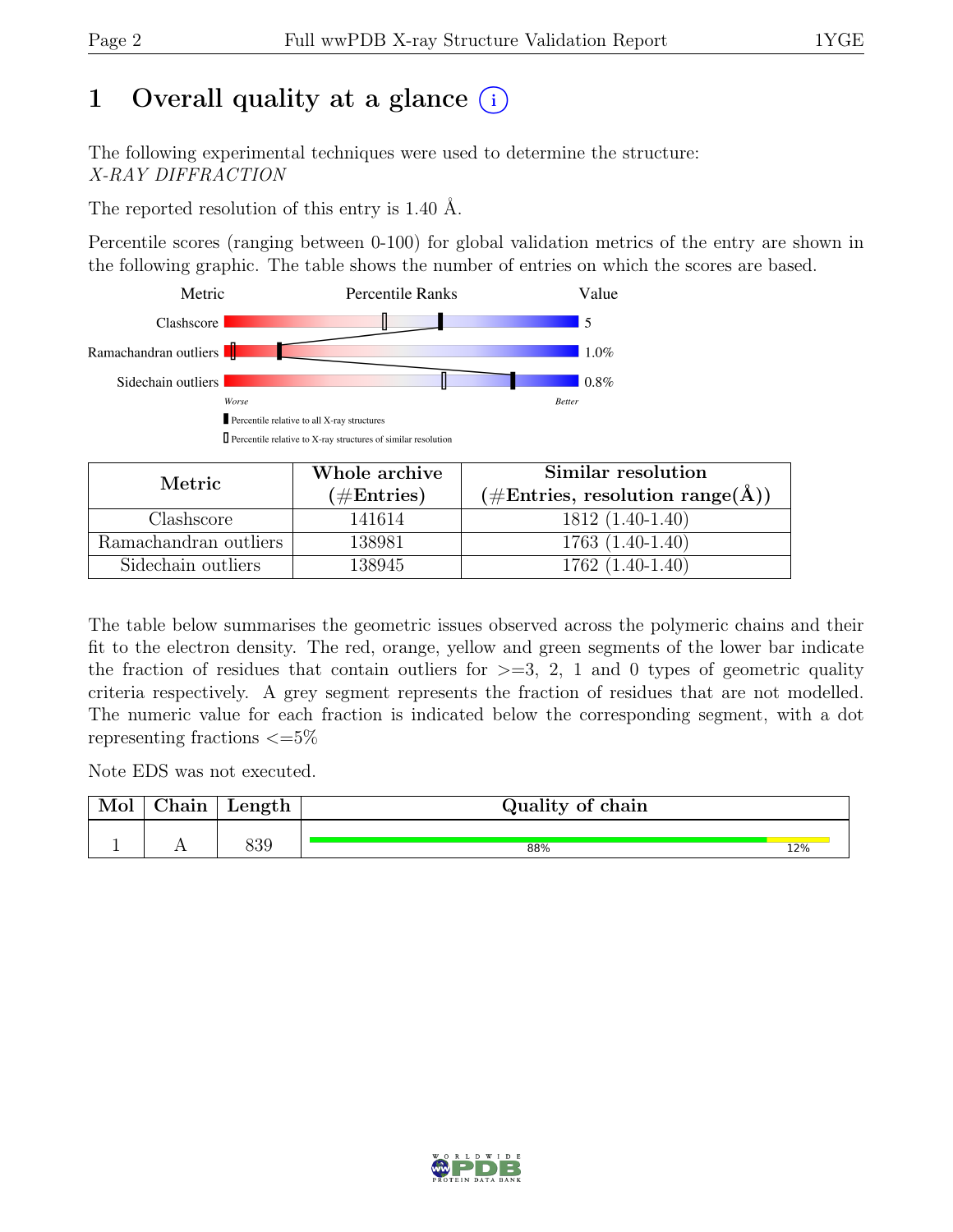# 2 Entry composition  $(i)$

There are 3 unique types of molecules in this entry. The entry contains 8175 atoms, of which 0 are hydrogens and 0 are deuteriums.

In the tables below, the ZeroOcc column contains the number of atoms modelled with zero occupancy, the AltConf column contains the number of residues with at least one atom in alternate conformation and the Trace column contains the number of residues modelled with at most 2 atoms.

• Molecule 1 is a protein called LIPOXYGENASE-1.

| Mol | ${\rm Chain \mid}$ | Residues | $\rm{Atoms}$  |      |      |      | ZeroOcc | $\vert$ AltConf $\vert$ Trace $\vert$ |  |  |
|-----|--------------------|----------|---------------|------|------|------|---------|---------------------------------------|--|--|
|     |                    | 839      | Total<br>6666 | 4263 | 1130 | 1254 | 19      |                                       |  |  |

• Molecule 2 is FE (III) ION (three-letter code: FE) (formula: Fe).

|  | $\boxed{\text{Mol}}$ Chain   Residues | $\rm~Atons$ | ZeroOcc   AltConf |  |
|--|---------------------------------------|-------------|-------------------|--|
|  |                                       | Total Fe    |                   |  |

• Molecule 3 is water.

|  | Mol   Chain   Residues | Atoms                              | $ZeroOcc$   AltConf |
|--|------------------------|------------------------------------|---------------------|
|  | 1508                   | $\text{Total}$<br>$1508\,$<br>1508 |                     |

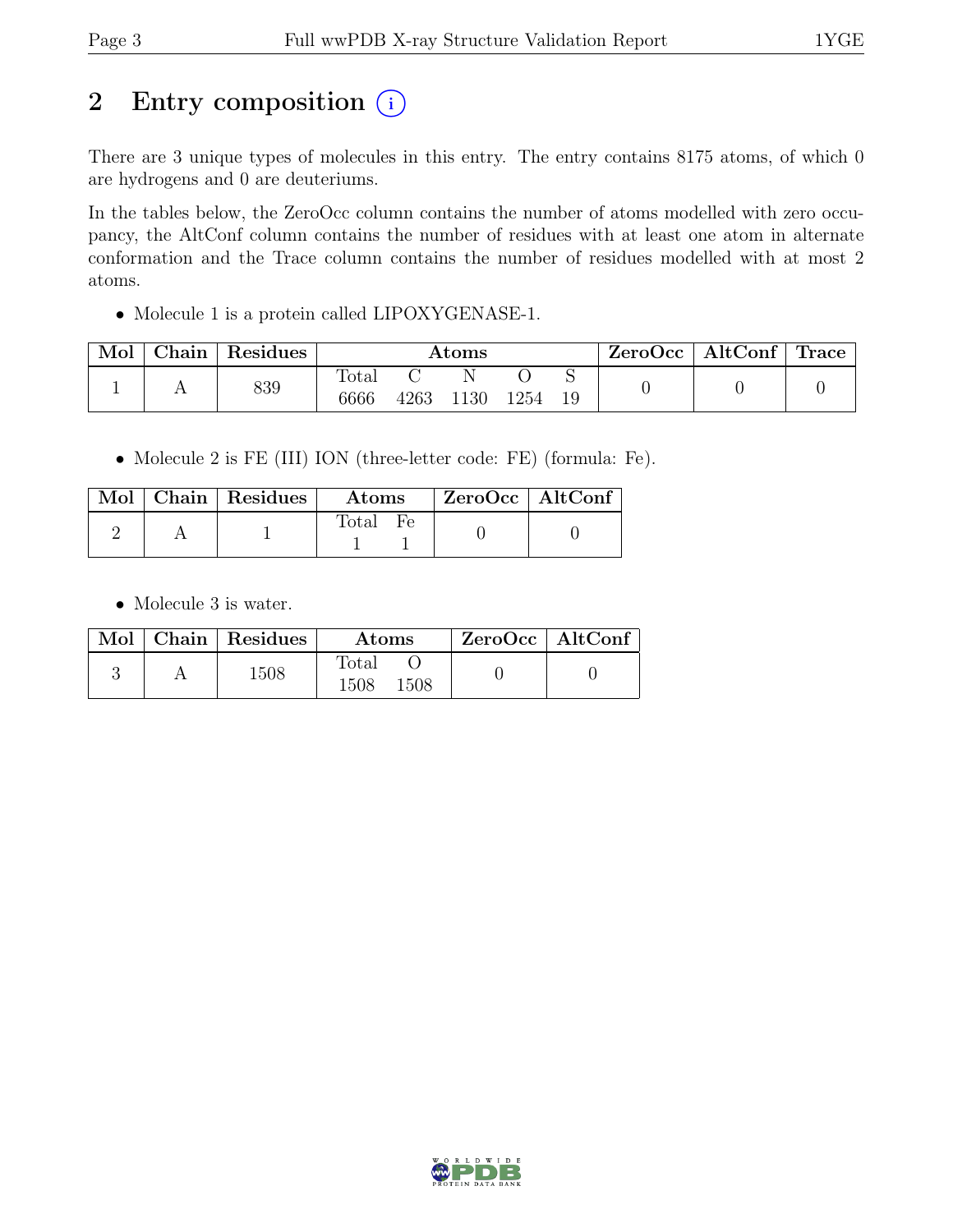# 3 Residue-property plots  $(i)$

These plots are drawn for all protein, RNA, DNA and oligosaccharide chains in the entry. The first graphic for a chain summarises the proportions of the various outlier classes displayed in the second graphic. The second graphic shows the sequence view annotated by issues in geometry. Residues are color-coded according to the number of geometric quality criteria for which they contain at least one outlier: green  $= 0$ , yellow  $= 1$ , orange  $= 2$  and red  $= 3$  or more. Stretches of 2 or more consecutive residues without any outlier are shown as a green connector. Residues present in the sample, but not in the model, are shown in grey.

Note EDS was not executed.

• Molecule 1: LIPOXYGENASE-1



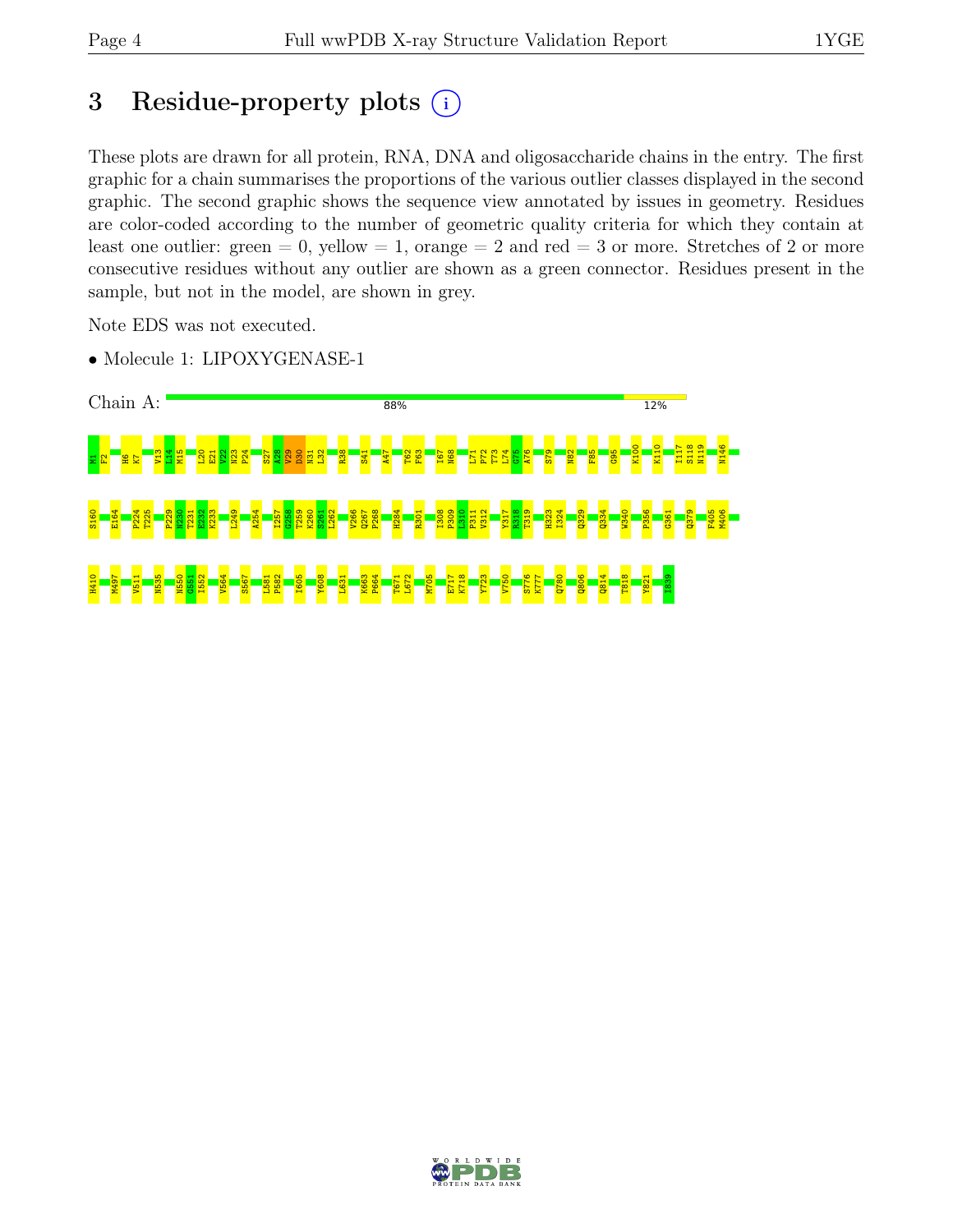# 4 Data and refinement statistics  $(i)$

Xtriage (Phenix) and EDS were not executed - this section is therefore incomplete.

| Property                               | Value                                             | <b>Source</b> |  |
|----------------------------------------|---------------------------------------------------|---------------|--|
| Space group                            | P 1 21 1                                          | Depositor     |  |
| Cell constants                         | 94.90Å<br>94.00Å<br>$49.90\text{\AA}$             | Depositor     |  |
| a, b, c, $\alpha$ , $\beta$ , $\gamma$ | $90.00^\circ$<br>$90.10^{\circ}$<br>$90.00^\circ$ |               |  |
| Resolution $(A)$                       | 1.40<br>10.00                                     | Depositor     |  |
| $%$ Data completeness                  | (Not available) $(10.00-1.40)$                    | Depositor     |  |
| (in resolution range)                  |                                                   |               |  |
| $\mathrm{R}_{merge}$                   | 0.07                                              | Depositor     |  |
| $\mathrm{R}_{sym}$                     | (Not available)                                   | Depositor     |  |
| Refinement program                     | X-PLOR 3.1                                        | Depositor     |  |
| $R, R_{free}$                          | 0.197<br>0.243<br>$\ddot{\phantom{0}}$            | Depositor     |  |
| Estimated twinning fraction            | No twinning to report.                            | Xtriage       |  |
| Total number of atoms                  | 8175                                              | wwPDB-VP      |  |
| Average B, all atoms $(A^2)$           | 24.0                                              | wwPDB-VP      |  |

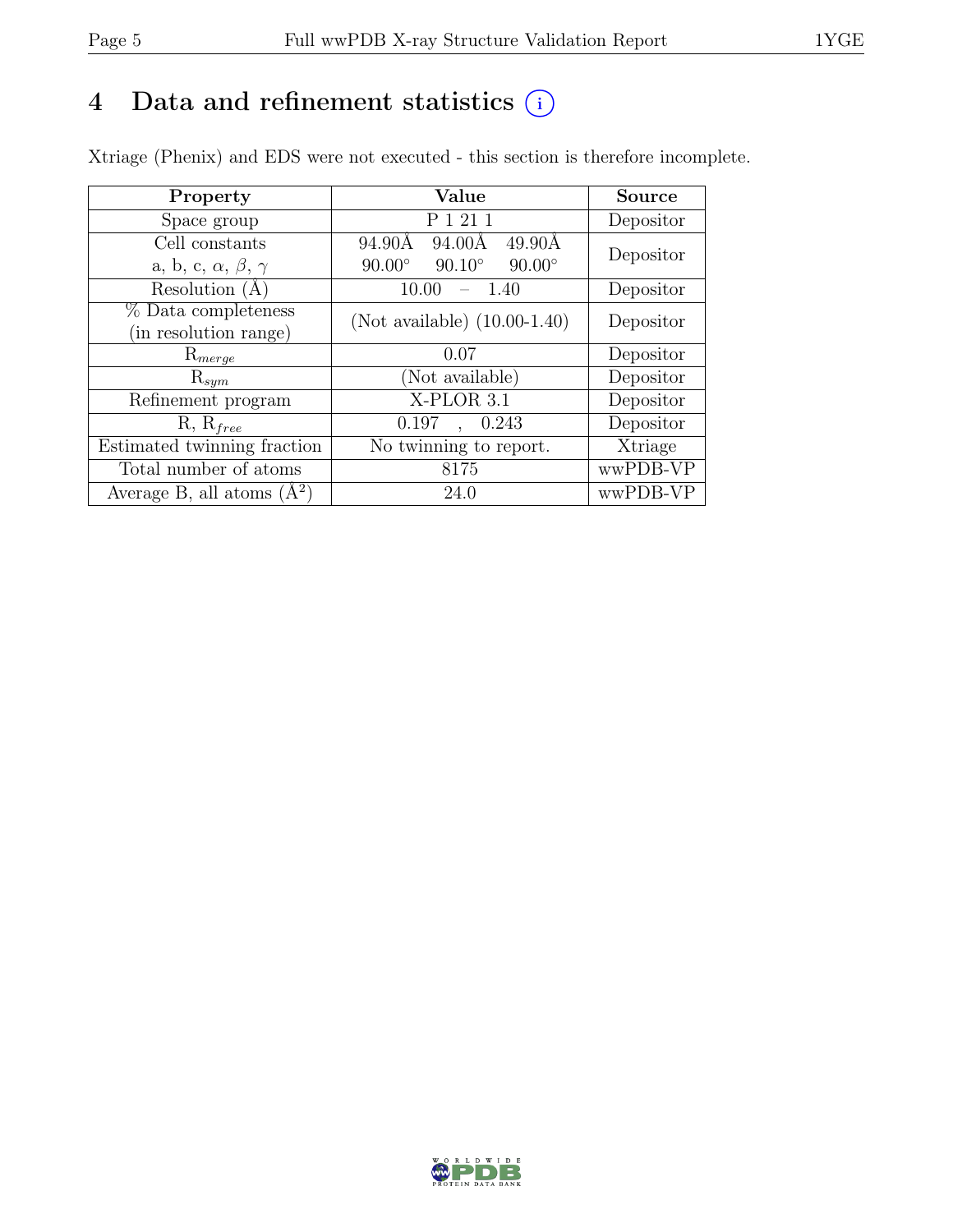# 5 Model quality  $(i)$

# 5.1 Standard geometry  $(i)$

Bond lengths and bond angles in the following residue types are not validated in this section: FE

The Z score for a bond length (or angle) is the number of standard deviations the observed value is removed from the expected value. A bond length (or angle) with  $|Z| > 5$  is considered an outlier worth inspection. RMSZ is the root-mean-square of all Z scores of the bond lengths (or angles).

| $Mol$   Chain |      | Bond lengths                       | Bond angles |                    |  |
|---------------|------|------------------------------------|-------------|--------------------|--|
|               |      | RMSZ $\mid \#  Z  > 5$ RMSZ $\mid$ |             | # $ Z  > 5$        |  |
|               | 0.47 | 0/6836                             | 0.67        | $1/9294$ $(0.0\%)$ |  |

There are no bond length outliers.

All (1) bond angle outliers are listed below:

|  |  |                            | $\mid$ Mol $\mid$ Chain $\mid$ Res $\mid$ Type $\mid$ Atoms $\mid$ Z $\mid$ Observed( <sup>o</sup> ) $\mid$ Ideal( <sup>o</sup> ) |         |
|--|--|----------------------------|-----------------------------------------------------------------------------------------------------------------------------------|---------|
|  |  | 605   ILE   N-CA-C   -5.07 | 97.32                                                                                                                             | -111.00 |

There are no chirality outliers.

There are no planarity outliers.

# 5.2 Too-close contacts  $(i)$

In the following table, the Non-H and H(model) columns list the number of non-hydrogen atoms and hydrogen atoms in the chain respectively. The H(added) column lists the number of hydrogen atoms added and optimized by MolProbity. The Clashes column lists the number of clashes within the asymmetric unit, whereas Symm-Clashes lists symmetry-related clashes.

| Mol |      |      | Chain   Non-H   $H(model)$   $H(added)$   Clashes   Symm-Clashes |
|-----|------|------|------------------------------------------------------------------|
|     | 6666 | 6599 |                                                                  |
|     |      |      |                                                                  |
|     | 1508 |      |                                                                  |
|     |      | 6599 |                                                                  |

The all-atom clashscore is defined as the number of clashes found per 1000 atoms (including hydrogen atoms). The all-atom clashscore for this structure is 5.

All (60) close contacts within the same asymmetric unit are listed below, sorted by their clash magnitude.

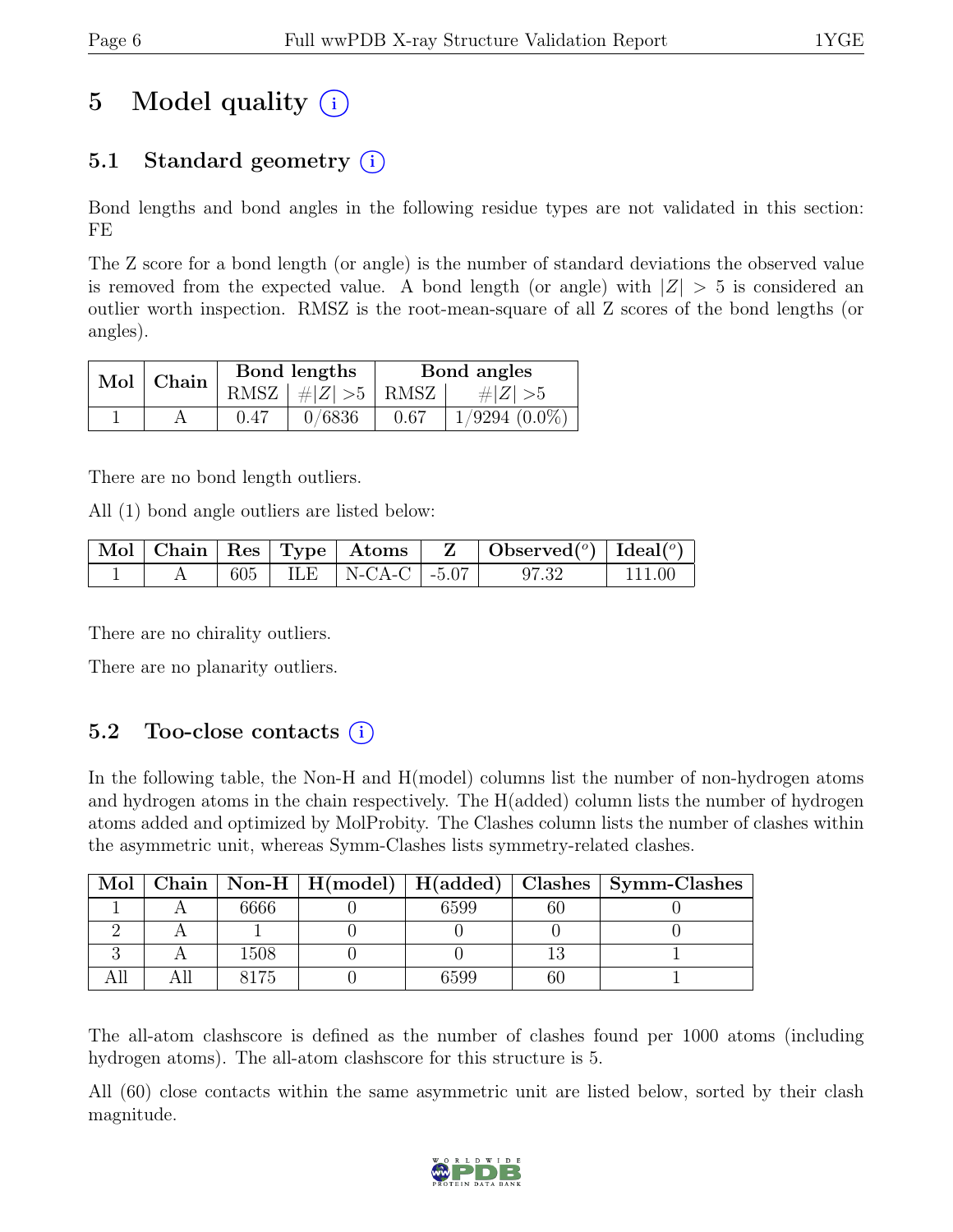| Atom-1             | Atom-2                      | Interatomic    | Clash                  |
|--------------------|-----------------------------|----------------|------------------------|
|                    |                             | distance $(A)$ | overlap $(A)$          |
| 1:A:552:ILE:HG21   | 1:A:750:VAL:HG21            | 1.62           | 0.81                   |
| 1:A:776:SER:O      | 1:A:780:GLN:HG2             | 1.86           | 0.76                   |
| 1:A:160:SER:O      | 1:A:164:GLU:HG2             | 1.92           | 0.70                   |
| 1:A:511:VAL:HG12   | 3:A:2350:HOH:O              | 1.91           | 0.68                   |
| 1:A:254:ALA:O      | 1:A:257:ILE:HG12            | 1.99           | 0.62                   |
| 1:A:262:LEU:HD23   | 1:A:750:VAL:HG22            | 1.80           | 0.62                   |
| 1:A:324:ILE:HG21   | 3:A:2148:HOH:O              | 2.03           | 0.58                   |
| 1:A:301:ARG:HG3    | 1:A:323:HIS:NE2             | 2.19           | 0.58                   |
| 1:A:267:GLN:HB3    | 1: A:268: PRO:HD3           | 1.86           | 0.57                   |
| 1:A:259:THR:HG23   | 3:A:1828:HOH:O              | 2.06           | 0.55                   |
| 1: A:262:LEU:CD2   | 1:A:750:VAL:HG22            | 2.38           | 0.54                   |
| 1:A:2:PHE:HD1      | 1: A:6: HIS: HA             | 1.72           | 0.53                   |
| 1:A:2:PHE:CD1      | 1: A:6: HIS: HA             | 2.44           | 0.52                   |
| 1:A:564:VAL:HG13   | 3:A:2222:HOH:O              | 2.11           | 0.51                   |
| 1: A:308: ILE: CD1 | 1:A:319:THR:HG21            | 2.40           | 0.51                   |
| 1: A:671:THR:HB    | 3:A:1731:HOH:O              | 2.10           | 0.51                   |
| 1:A:260:LYS:HB2    | 3:A:1469:HOH:O              | 2.10           | 0.51                   |
| 1:A:224:PRO:HB3    | 1:A:229:PRO:HA              | 1.92           | 0.50                   |
| 1: A:406: MET:HE2  | 3:A:2016:HOH:O              | 2.10           | 0.49                   |
| 1:A:631:LEU:HD22   | 1:A:777:LYS:HD2             | 1.94           | 0.49                   |
| 1:A:29:VAL:HG23    | 1: A:30: ASP:H              | 1.78           | 0.49                   |
| 1:A:806:GLN:HE21   | 1:A:814:GLN:NE2             | 2.12           | 0.47                   |
| 1:A:15:MET:HE3     | 1:A:110:LYS:HD3             | 1.97           | 0.47                   |
| 1:A:262:LEU:HD12   | 1:A:266:VAL:HB              | 1.96           | 0.47                   |
| 1:A:20:LEU:O       | 1:A:21:GLU:HG3              | 2.15           | 0.46                   |
| 1:A:718:LYS:HA     | $1:$ A:723:TYR:CD2          | 2.51           | 0.46                   |
| 1:A:225:THR:HG22   | 1:A:233:LYS:HA              | 1.98           | 0.46                   |
| 1: A:67: ILE:N     | 1:A:67:ILE:HD12             | 2.31           | 0.45                   |
| 1:A:497:MET:SD     | 1:A:567:SER:HA              | 2.57           | 0.45                   |
| 1: A:23: ASN: CG   | $1:A:24:PRO:H\overline{D2}$ | 2.37           | 0.45                   |
| 1:A:100:LYS:HE2    | 3:A:2022:HOH:O              | 2.17           | 0.45                   |
| 1:A:41:SER:HB3     | 1:A:63:PHE:CE2              | 2.52           | 0.44                   |
| 1:A:806:GLN:HE21   | 1:A:814:GLN:HE22            | 1.65           | 0.44                   |
| 1:A:76:ALA:HB1     | 1:A:249:LEU:HD11            | 1.98           | 0.44                   |
| 1: A:225:THR:HG23  | 1:A:231:THR:O               | 2.18           | 0.44                   |
| 1: A:27: SER:C     | 1:A:29:VAL:HI               | 2.20           | 0.43                   |
| 1:A:718:LYS:HA     | 1: A:723: TYR: CG           | 2.54           | 0.43                   |
| 1:A:41:SER:HA      | 1: A:62:THR:O               | 2.19           | 0.43                   |
| 1:A:47:ALA:HB2     | 1:A:95:GLY:HA3              | 1.99           | 0.43                   |
| 1: A:71:LEU:HA     | 1:A:72:PRO:HD3              | 1.87           | 0.43                   |
| 1:A:329:GLN:NE2    | 1:A:334:GLN:HG2             | 2.34           | 0.43                   |
| 1:A:72:PRO:O       | 1:A:74:LEU:N                | 2.52           | 0.43                   |
|                    |                             |                | Continued on next page |

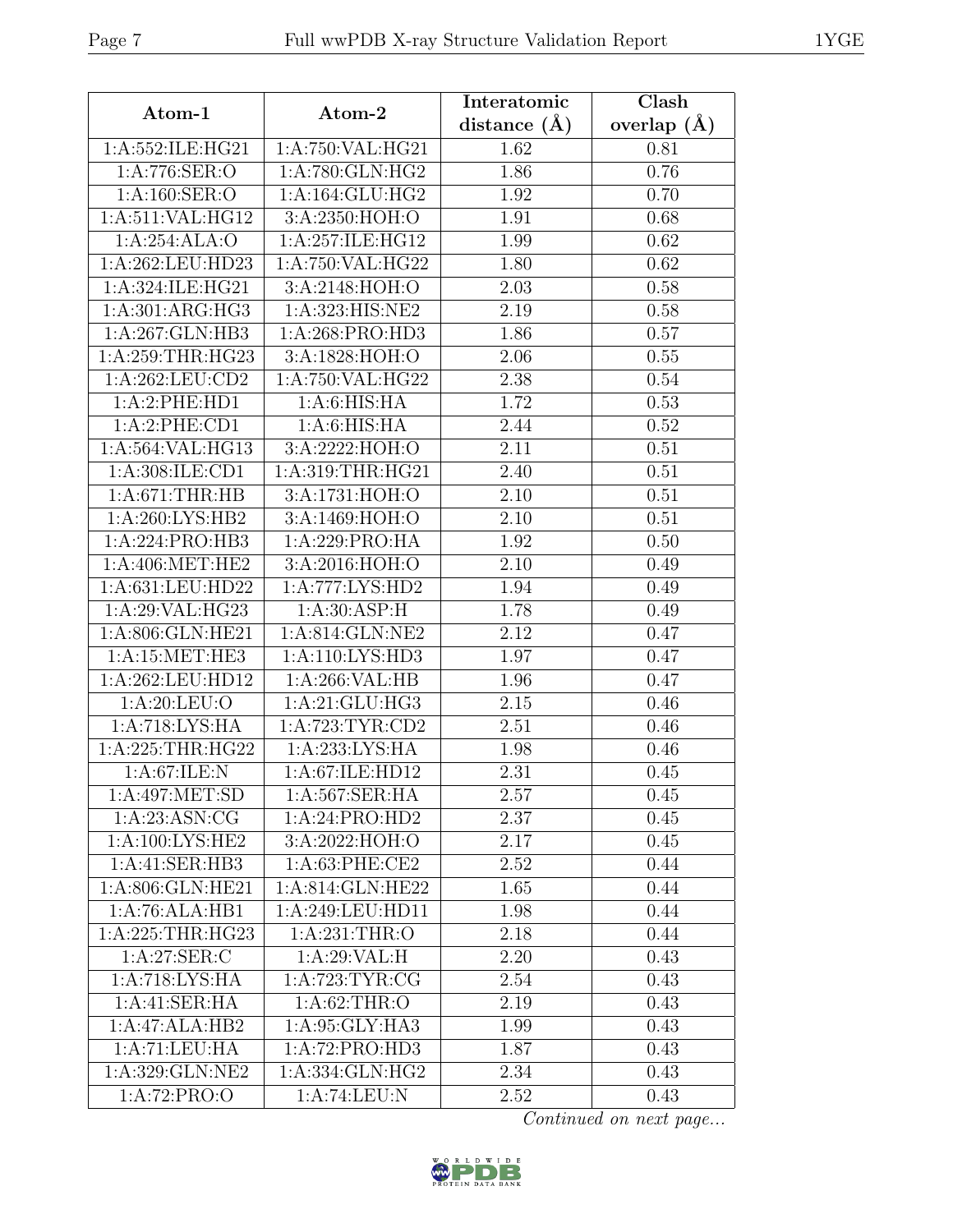| Atom-1             | Atom-2             | Interatomic    | Clash           |
|--------------------|--------------------|----------------|-----------------|
|                    |                    | distance $(A)$ | overlap $(\AA)$ |
| 1: A:340:TRP:CH2   | 1: A:705: MET:HB3  | 2.53           | 0.43            |
| 1:A:581:LEU:HB3    | 1:A:582:PRO:HD3    | 2.00           | 0.43            |
| 1:A:672:LEU:HD13   | 3:A:1730:HOH:O     | 2.18           | 0.43            |
| 1:A:284:HIS:HB3    | 3:A:2115:HOH:O     | 2.18           | 0.42            |
| 1:A:38:ARG:NH1     | 3:A:1872:HOH:O     | 2.48           | 0.42            |
| 1:A:68:ASN:HB2     | 1:A:82:ASN:OD1     | 2.18           | 0.42            |
| 1: A:164: GLU: HG3 | 3:A:2027:HOH:O     | 2.20           | 0.42            |
| 1: A:311: PRO:O    | 1:A:312:VAL:HB     | 2.20           | 0.42            |
| 1: A:663: LYS: HA  | 1:A:664:PRO:HD3    | 1.78           | 0.41            |
| 1:A:7:LYS:HA       | 1: A:85:PHE:O      | 2.21           | 0.41            |
| 1: A:15: MET:HE1   | 3:A:1367:HOH:O     | 2.20           | 0.41            |
| 1:A:379:GLN:OE1    | 1: A:410: HIS: HE1 | 2.04           | 0.41            |
| 1:A:13:VAL:HA      | 1: A:79: SER:O     | 2.21           | 0.40            |
| 1:A:308:ILE:HG22   | 1:A:309:PRO:HD3    | 2.03           | 0.40            |
| 1:A:38:ARG:HA      | 1:A:63:PHE:CD2     | 2.56           | 0.40            |
| 1: A:361: GLY:HA2  | 1: A:405: PHE:CD2  | 2.55           | 0.40            |
| 1: A:717: GLU:O    | 1: A:723: TYR: HB2 | 2.22           | 0.40            |
| 1: A:818:THR:HG22  | 1: A:821: TYR: CZ  | 2.56           | 0.40            |

Continued from previous page...

All (1) symmetry-related close contacts are listed below. The label for Atom-2 includes the symmetry operator and encoded unit-cell translations to be applied.

| Atom-1 | Atom-2                                     | Interatomic<br>distance $(A)$ | $\gamma$ lash<br>overlap $(A)$ |
|--------|--------------------------------------------|-------------------------------|--------------------------------|
|        | $3:A:1923:HOH:O$   $3:A:2176:HOH:O[2 646]$ | 2.19                          |                                |

# 5.3 Torsion angles (i)

#### 5.3.1 Protein backbone (i)

In the following table, the Percentiles column shows the percent Ramachandran outliers of the chain as a percentile score with respect to all X-ray entries followed by that with respect to entries of similar resolution.

The Analysed column shows the number of residues for which the backbone conformation was analysed, and the total number of residues.

| Mol   Chain | Analysed                                        |  | Favoured   Allowed   Outliers   Percentiles |
|-------------|-------------------------------------------------|--|---------------------------------------------|
|             | $837/839$ (100%)   786 (94%)   43 (5%)   8 (1%) |  | 15 2                                        |

All (8) Ramachandran outliers are listed below:

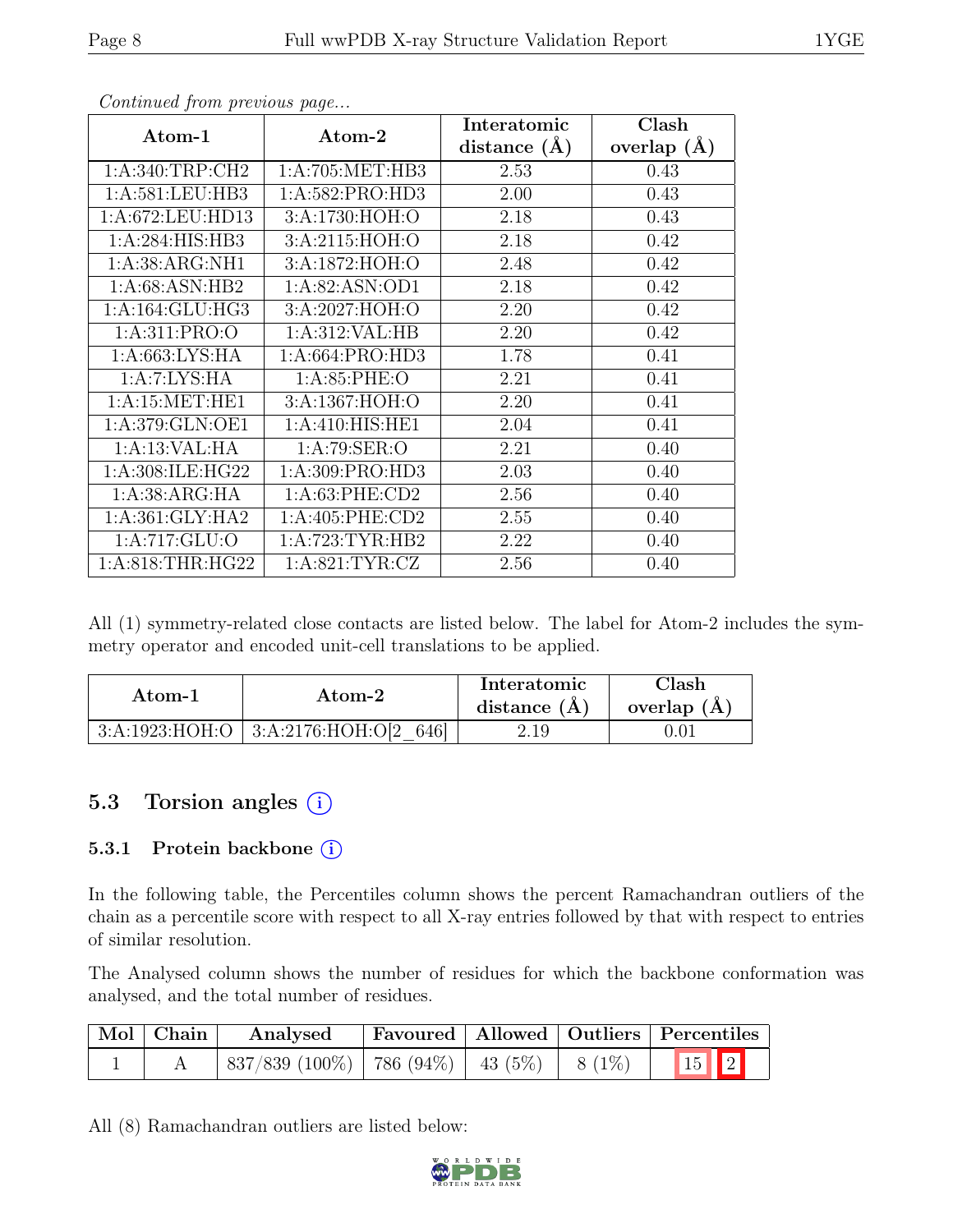| Mol | Chain | Res | <b>Type</b> |
|-----|-------|-----|-------------|
| 1   |       | 29  | <b>VAL</b>  |
| 1   | А     | 31  | <b>ASN</b>  |
| 1   | А     | 32  | LEU         |
| 1   | А     | 119 | <b>ASN</b>  |
| 1   | А     | 118 | <b>SER</b>  |
| 1   | А     | 73  | <b>THR</b>  |
| 1   | А     | 146 | <b>ASN</b>  |
|     |       | 117 | ILE.        |

#### 5.3.2 Protein sidechains (i)

In the following table, the Percentiles column shows the percent sidechain outliers of the chain as a percentile score with respect to all X-ray entries followed by that with respect to entries of similar resolution.

The Analysed column shows the number of residues for which the sidechain conformation was analysed, and the total number of residues.

| $\mid$ Mol $\mid$ Chain | Analysed                             |           | Rotameric   Outliers   Percentiles |
|-------------------------|--------------------------------------|-----------|------------------------------------|
|                         | $730/730$ $(100\%)$   $724$ $(99\%)$ | 6 $(1\%)$ | 81 62                              |

All (6) residues with a non-rotameric sidechain are listed below:

| Mol | Chain | Res | <b>Type</b> |
|-----|-------|-----|-------------|
|     |       | 30  | <b>ASP</b>  |
|     |       | 317 | <b>TYR</b>  |
|     |       | 356 | <b>PRO</b>  |
|     |       | 535 | <b>ASN</b>  |
|     |       | 550 | <b>ASN</b>  |
|     |       | ናበጸ | TYR.        |

Sometimes sidechains can be flipped to improve hydrogen bonding and reduce clashes. All (7) such sidechains are listed below:

| Mol | Chain | Res | <b>Type</b> |
|-----|-------|-----|-------------|
|     | А     | 234 | <b>GLN</b>  |
|     |       | 329 | <b>GLN</b>  |
|     |       | 355 | <b>ASN</b>  |
| 1   | A     | 641 | <b>ASN</b>  |
|     |       | 783 | <b>GLN</b>  |
|     |       | 801 | <b>ASN</b>  |
|     |       | 814 | <b>GLN</b>  |

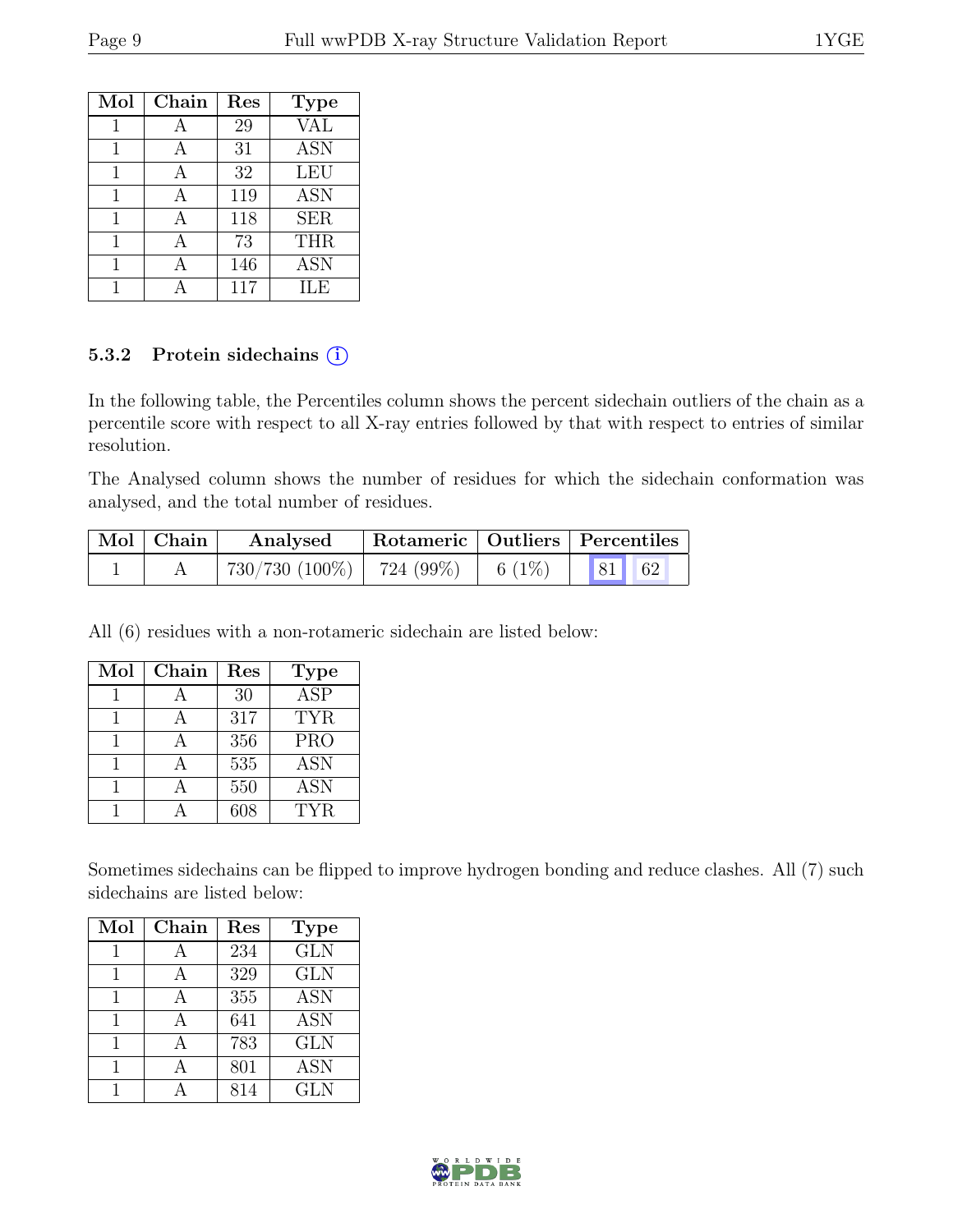#### 5.3.3 RNA  $(i)$

There are no RNA molecules in this entry.

### 5.4 Non-standard residues in protein, DNA, RNA chains  $(i)$

There are no non-standard protein/DNA/RNA residues in this entry.

### 5.5 Carbohydrates  $(i)$

There are no monosaccharides in this entry.

# 5.6 Ligand geometry  $(i)$

Of 1 ligands modelled in this entry, 1 is monoatomic - leaving 0 for Mogul analysis.

There are no bond length outliers.

There are no bond angle outliers.

There are no chirality outliers.

There are no torsion outliers.

There are no ring outliers.

No monomer is involved in short contacts.

# 5.7 Other polymers (i)

There are no such residues in this entry.

# 5.8 Polymer linkage issues  $(i)$

There are no chain breaks in this entry.